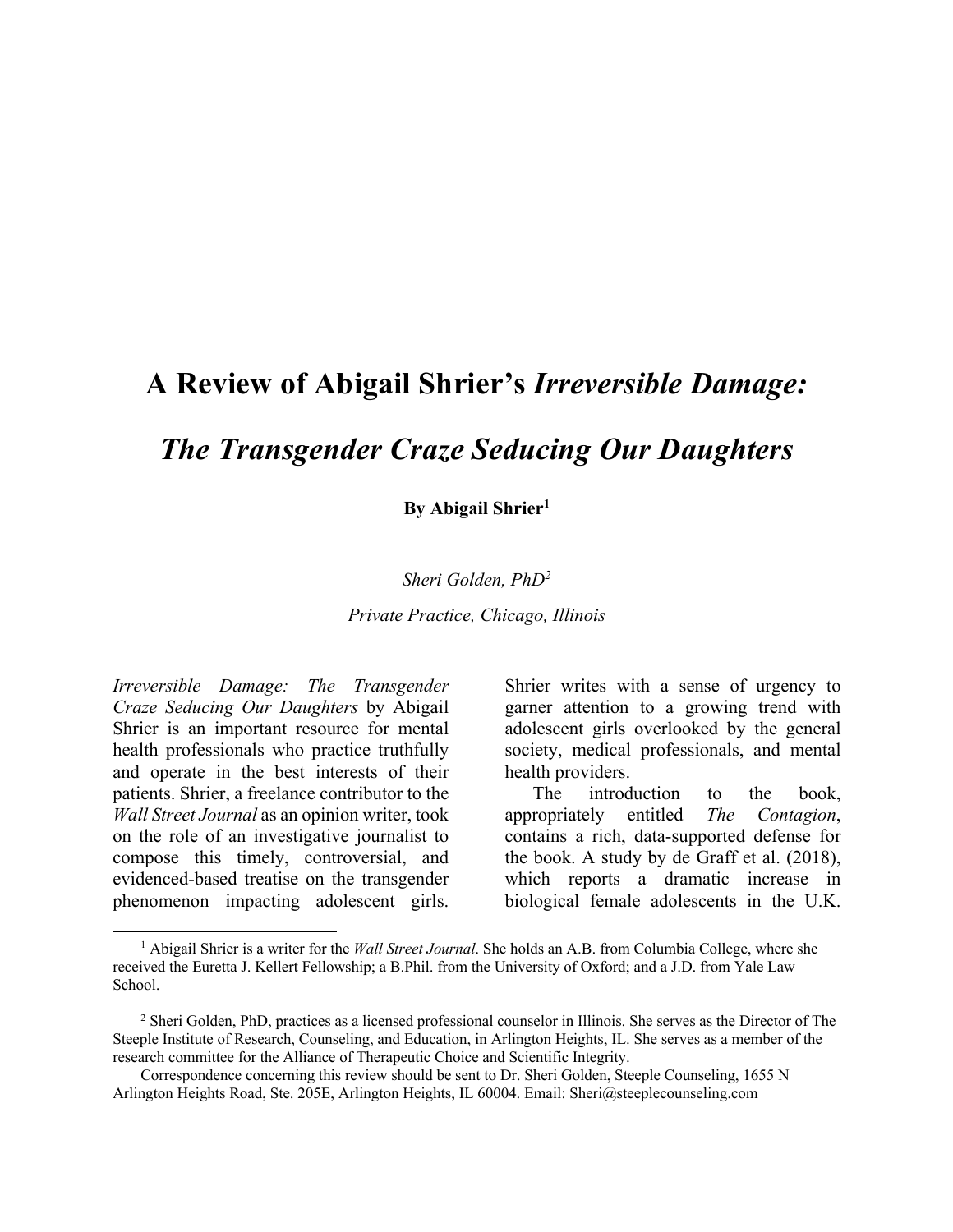seeking gender reassignment, is cited by Shrier as foundational for writing *Irreversible Damage*. In the study by de Graff et al., an increase of social media usage and a higher level of psychopathology was found among adolescent girls seeking treatment for gender identity incongruence a fact that is documented throughout the book. The de Graff et al. study prompted Shrier to investigate similar data in the U.S., only to find similar evidence of a dramatic increase of transgender identification among American teenage girls. Shrier presents her book as a much-needed message for all Americans. She states:

Whether or not you have an adolescent daughter, whether or not your child has fallen for this transgender craze, America has become fertile ground for this mass enthusiasm for reasons that have everything to do with our cultural frailty: parents are undermined; experts are over-relied upon; dissenters in science and medicine are intimidated: free speech truckles under renewed attack; government healthcare laws harbor hidden consequences; and an intersectional era has arisen in which the desire to escape a dominant identity encourages individuals to take cover in victim groups. (p. xxiii)

### **I. The Evolution of Transgender Identification Prevalence Among Adolescent Girls**

In Chapter 1, *The Girls*, Shrier gives us a glimpse into the lives of emotionally fragile teenage girls who, due to a lack of in-person social interactions, regularly seek guidance from social media to inform their thoughts about their gender identity. Shrier includes content from her interviews with parents of transgender-identifying, biological girls. In describing the account of "Julie," Shirer provides details of her upbringing collected from Julie's lesbian mothers, who reported no symptoms of gender dysphoria during her childhood. Shrier discovered that Julie was an active member of her school's Gay-Straight Alliance, with multiple members of that group identifying as "trans." Shrier gives two other examples of girls that, according to their progressive parents, did not display any symptoms of gender dysphoria during childhood or puberty, but seemed to suddenly identify as "trans" during adolescence.

In Chapter 2, entitled *The Puzzle,* Shrier addresses the damaging consequences of promoting transitions for biological female adolescents, through medication and surgeries, without exploring the underlying mental health symptoms that most of these girls also experience. Shrier enlists the help of Dr. Lisa Littman, a reproductive health specialist and medical researcher. Dr. Littman was alarmed by the surgical statistics report of American Society of Plastic Surgeons (2017) showing that gender transition surgeries for natal females quadrupled between 2016–2017. The issue once attributed mostly to boys, and considered rare (less than 1 in 10,000) in the *Diagnostic and Statistical Manual of Mental Disorders*, 5th Edition (DSM-5, 2013), was now shifting to girls in profoundly large numbers.

Dr. Littman (2018) conducted a study of 256 parent reports of their transgenderidentified daughters. Three things were discovered from the parents' reports about their daughters: 1) no signs were present during early childhood of gender dysphoria; 2) 65 percent of parents said their daughters came out suddenly as transgender after prolonged social media exposure; and, 3) most of the girls had exposure to another transgender individual within a close friend group. Shrier indicates that Dr. Littman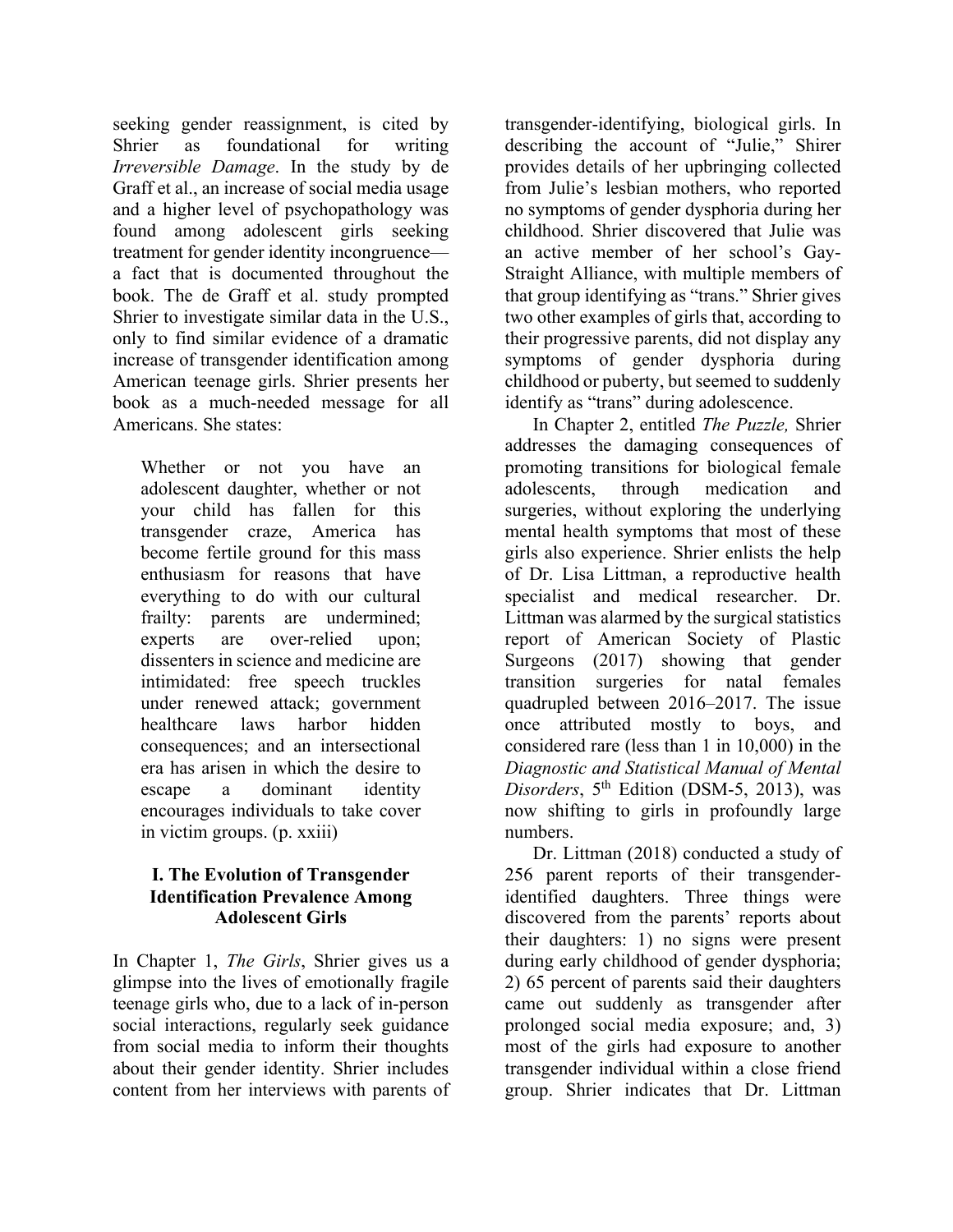developed a new name for this type of gender dysphoria expression: rapid-onset gender dysphoria (ROGD). Dr. Littman classified ROGD, which is not an official diagnosis, as a type of peer contagion, and feared that young girls were not getting the treatment they needed by mental health and medical professionals.

Dr. Littman's (2018) research published in *PLoS One* was wrongly discredited as having conservative bias; however, the parents interviewed in Littman's study were predominately supportive of gay rights, politically progressive, and white. Shrier documents how Littman suffered attacks from LGBTQ activists and was continually ostracized by her peers, who called her names like "bigot" or "bully." Even though she recorded her professional observations using the same methods for assessing childhood mental health in existing research, Littman lost her job just for publishing and defending her findings.

#### **II. The Influence of Social Media, Educators, Parents, and Mental Health Professionals**

Shrier devotes Chapters 3 through 6 to sectors of American society promoting the false narrative that biological gender assignment can be altered to fit how a person feels. Shrier identifies several social media celebrities, primarily on YouTube, that vulnerable adolescents listen to and obey as if they are members of a religious cult. These social media transgender cult leaders offer advice on how to self-diagnosis your gender identity (e.g., if you are questioning whether you might be "trans," then you are "trans"). Adolescent girls can also find YouTube instruction videos on how to secretly obtain and wear breast binders, properly use testosterone (without revealing any of the dangers and downplaying irreversible sideeffects), and effectively deceive parents and doctors to get a gender dysphoria diagnosis, meds, and treatment. Some YouTube celebrities promised followers they will be a "glitter family" for them if they are rejected by their biological families. "Like glitter, they add fun adornment without the weight or encumbrance of an actual relationship" (Shrier, p. 56).

In Chapter 4, *The Schools*, Shrier documents how the U.S. educational system is now a type of indoctrination program, comprised of politically correct propaganda and pro-sexual diversity curriculum. Depending on the state, some school systems assist students in obtaining the hormones they want without parental notification. According to Shrier's research and interviews, many educators believe parent education on sex is inadequate. They believe it is their responsibility as educators to normalize LGBTQ sexuality and gender diversity in the minds of the K–12 public school population for the sake of promoting inclusion and social justice. Shrier is quick to point out that the curriculum being utilized, including the book *I Am Jazz* (Herthel, 2014) that is read to kindergarten classes, is rooted in sexual identity politics and gender ideologies, not science. Activist groups like the ACLU, Planned Parenthood, and GLSEN are providing the curriculum, guest speakers, teacher training, and after school clubs (e.g., the Gay-Straight Alliance).

Shrier revisits telling real-life stories from parents in Chapter 5. Parents may not realize how they are promoting their child's gender confusion. Many parents contribute by default by adopting progressive worldviews, having minimal involvement with their adolescent children, or lacking adequate knowledge. When parents tried getting help for their troubled daughters, they were greatly disappointed to find what little help was available to them. One mother sought out "so-called therapy" at a gender clinic, but later learned it was really all about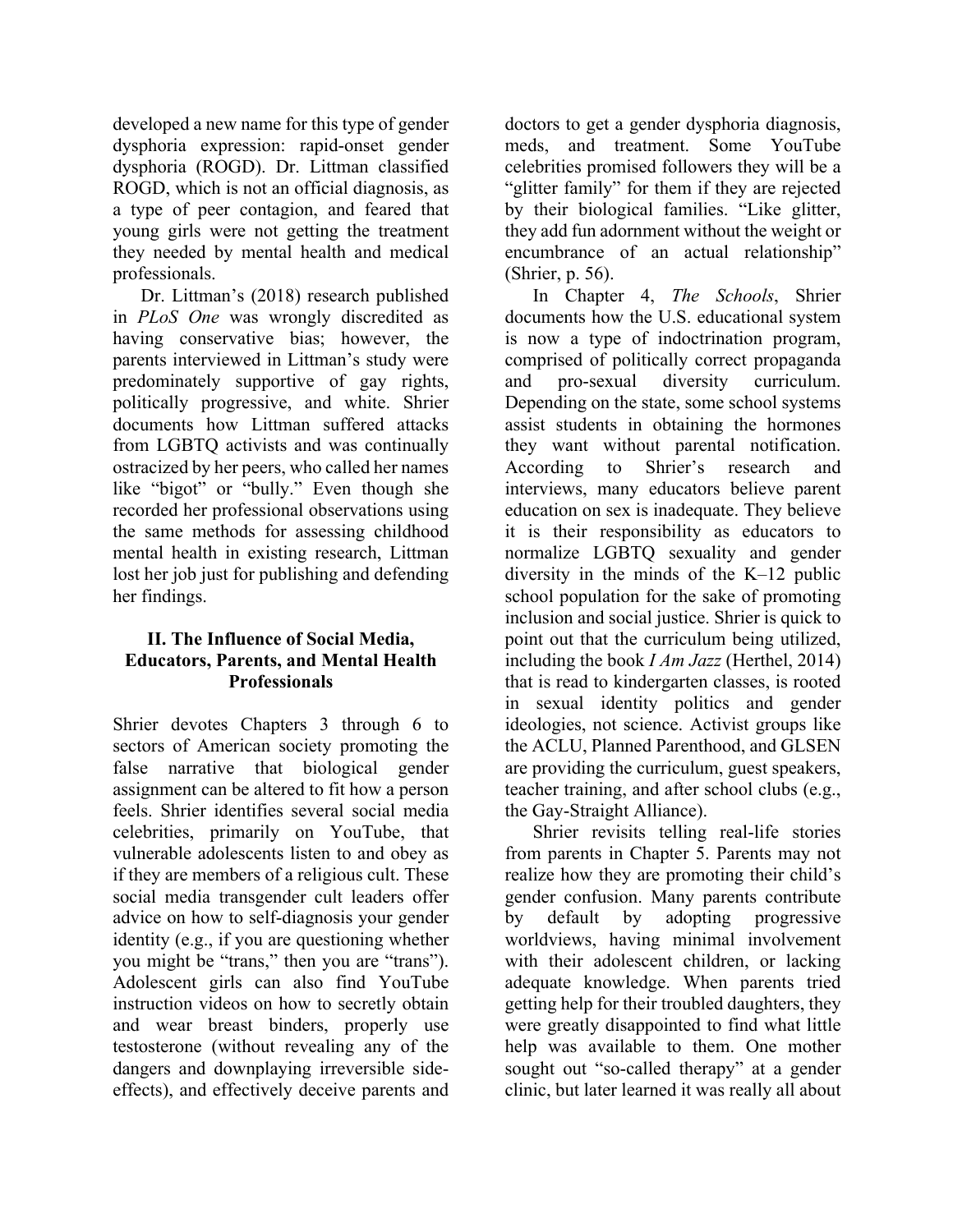guiding clients through gender transitioning steps, beginning with hormones and puberty blockers, without any form of psychotherapy.

Examples of how parents are now fighting back to help their daughters are addressed in Chapter 5. One mother's heartbreaking experience with her transgender-identified daughter led her to develop 4thWaveNow.com as an online resource blog for parents questioning the medicalization of transgender youth. Another mother founded the Kelsey Coalition (kelseycoalition.org) to help protect young people identifying as transgender from medical or psychological harm. Shrier claims that some mothers "have grown disillusioned with progressivism and disaffected from the Democratic Party, which they believe has abandoned girls for the sake of the transgender cause" (Shrier, p. 86). Unfortunately, these mothers are fighting a seemingly impossible-to-win battle against mainstream American culture.

#### **III. Politics, Laws, and Activists: Challenges for Therapists Who Adhere to Biological Truth on Gender and Evidenced-Based Practice**

The standard treatment for transgender patients is something called "affirmative care." The American Psychological Association (APA) provides guidelines for affirmative therapy that stipulate mental health professionals should adapt their views of gender to include transgender as normal rather than as pathological. Shrier believes the APA guidelines force therapists "to endorse a falsehood: not that a teenage girl feels more comfortable presenting as a boy but that she actually is a boy" (p. 98). Shrier also questions one gender therapist, Dr. Randi Kaufman, who claims parents must use a transgender patient's new name and pronouns to provide necessary support. Dr. Kaufman also claims that since a transgender

patient's mind cannot be changed, their body must be changed to align with their perceived gender identity. Of course, Shrier rightly points out that this is problematic for patients who identify as gender-fluid or non-binary because there is no standard for what gender fluid or non-binary persons looks like—the physical presentation is created in the mind of the patient based on how they feel.

Shirer issues a warning for therapists who do not adhere to the "affirmative care" mandates from the APA or laws within certain state governments. Therapists who reject the affirmative care model hold to a belief that biological gender cannot be changed, and that carving up an adolescent child's body upon request is a form of selfharm and malpractice. Shrier suggests that dissenting therapists keep quiet about their work or risk losing their licenses, especially if they practice in one of the states where "conversion therapy" for adolescents is illegal. Despite the risks, some therapists continue to hold firm to their beliefs and speak out, like Dr. Paul McHugh, who believes the transgender craze is being improperly treated and will result in "patients suing their doctors" (Shrier, p. 142). Examples of other therapists specializing in gender dysphoria are presented, all of whom believe that true gender dysphoria is a form psychopathology to be treated, and that practicing affirmative therapy "is either a terrible dereliction of duty or a political agenda disguised as help" (Shrier, p. 127). To date, no longterm studies exist that indicate gender dysphoria or suicide ideation decreases after receiving hormones or crosssex transition surgery (see Hruz, 2019).

Another battle for dissenting mental health therapists to overcome is with LGBTQ activist groups. What makes this battle easier to overcome is that LGBTQ, social justice, and feminist activists have encountered impasses among themselves, leaving them to question just what is a "woman"? Better yet,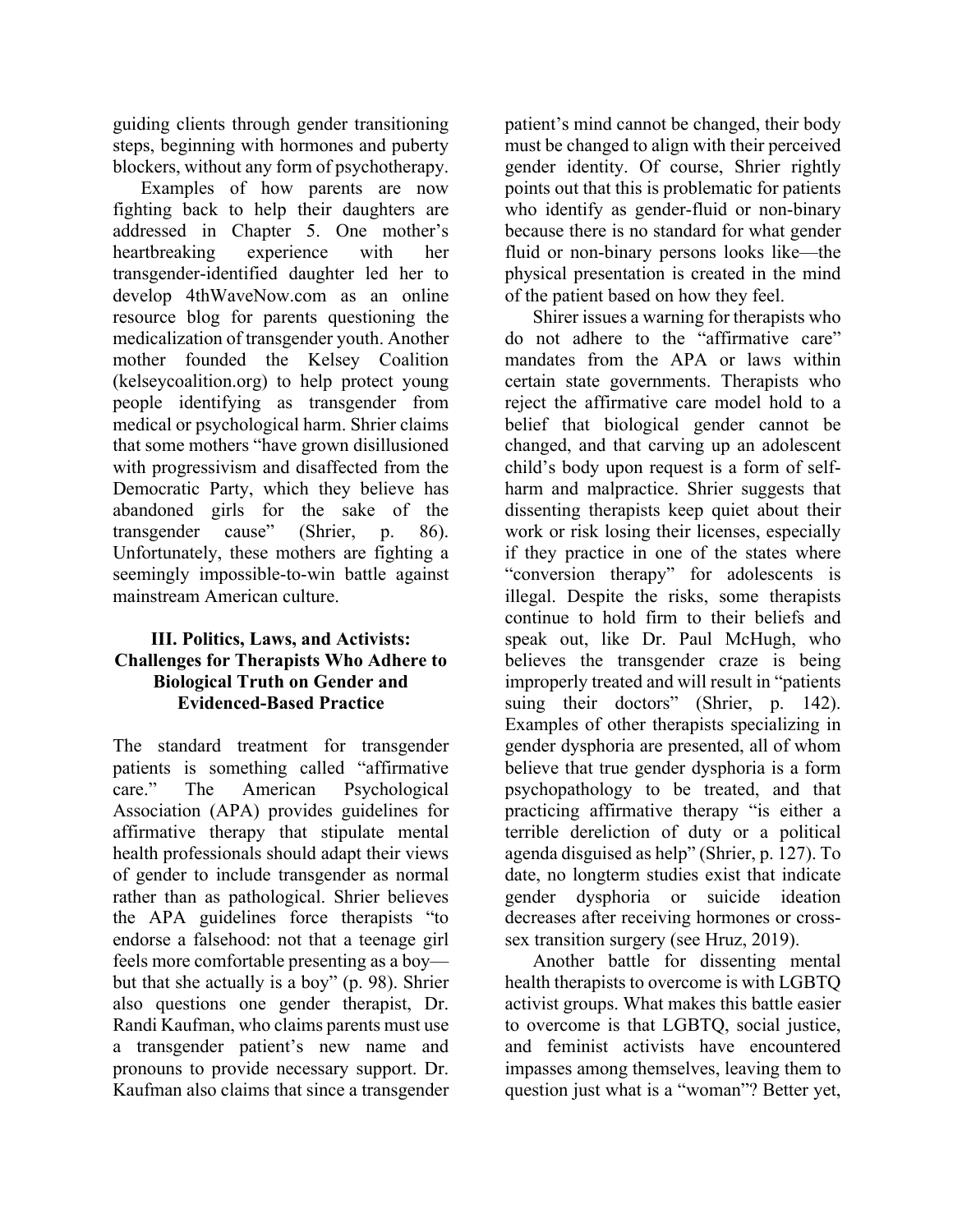who gets to define what a woman is? Shrier points out that women athletes have become downgraded by male athletes competing as "trans" women. Shrier describes how the transgender movement has conflicted with lesbian feminists, who are fighting to preserve their identities as biological female lesbians. "In fact, gender ideology puts transgender individuals into direct conflict with radical feminists who believe sex is the defining feature of one's identity" (Shrier, p.150).

One of the most disturbing aspects of the "trans movement" is how it acts as an intersectional shield. In Dr. Littman's (2018) study, Shrier reiterates, over 90 percent of parents were white, the most reviled group on politically progressive campuses in the U.S. Identifying as "trans" allows girls to escape the dreaded straight, white, and rich demographic of their parents, and find an affirming community among their peers. Of course, the evidence indicates that trans ideology begins much earlier—in high school or even middle school. An adolescent girl Shrier interviewed informed her that transgender "is a high-status identity in high school, 'lesbian' is not" (p. 151). The implication is that the desire to be "cool," politically relevant, and accepted by peers, could potentially be the driving force for the transgender movement rather than true gender dysphoria.

### **IV. Final Thoughts**

Additional chapters provide transition stories from families of transgender girls, details about failed surgical transitions of female to male adults, and one account of transgender regret post transitioning from female to male. Shrier even defines a "healthy" form of transgender identity—where an adult does not deny his biological gender but prefers presenting as the opposite gender. In other words, Shrier suggests, some transgenderidentified adults do not suffer from gender dysphoria, nor do they experience any psychopathology. There are many references to transgender adults in the book who did not have positive transitioning experiences and experienced mental health issues as a result. Shrier also includes a chapter on girls who experienced regret and went through a painful process of de-transitioning. When describing the de-transitioning young women she interviewed, Shrier states that most "of them struggled with mental health and engaged in self-harm" (p. 202). The emotional and psychological issues they had before transitioning remained.

In the last chapter, *The Way Back*, Shrier offers advice from parents she interviewed on how to protect children from journeying down the path of gender confusion and selfharm. She advises parents based on research data, something that is often ignored by mental health or medical professionals. Although Shrier wrote the book about the transgender craze impacting adolescent girls, most of the advice is also applicable for boys, such as recommending parents keep children off social media and not buying them smartphones. Shrier has more freedom as a freelance journalist to offer advice to parents about the dangers of gender ideologies than a mental health professional or even a medical doctor in the politically correct and cancelthreat culture in which we currently live. For this reason, *Irreversible Damage* is a valuable resource for mental health professionals to read and utilize in their work with families of transgender identifying children.

#### **References**

American Psychological Association. (2015). Guidelines for psychological practice with transgender and gender nonconforming people. *American*